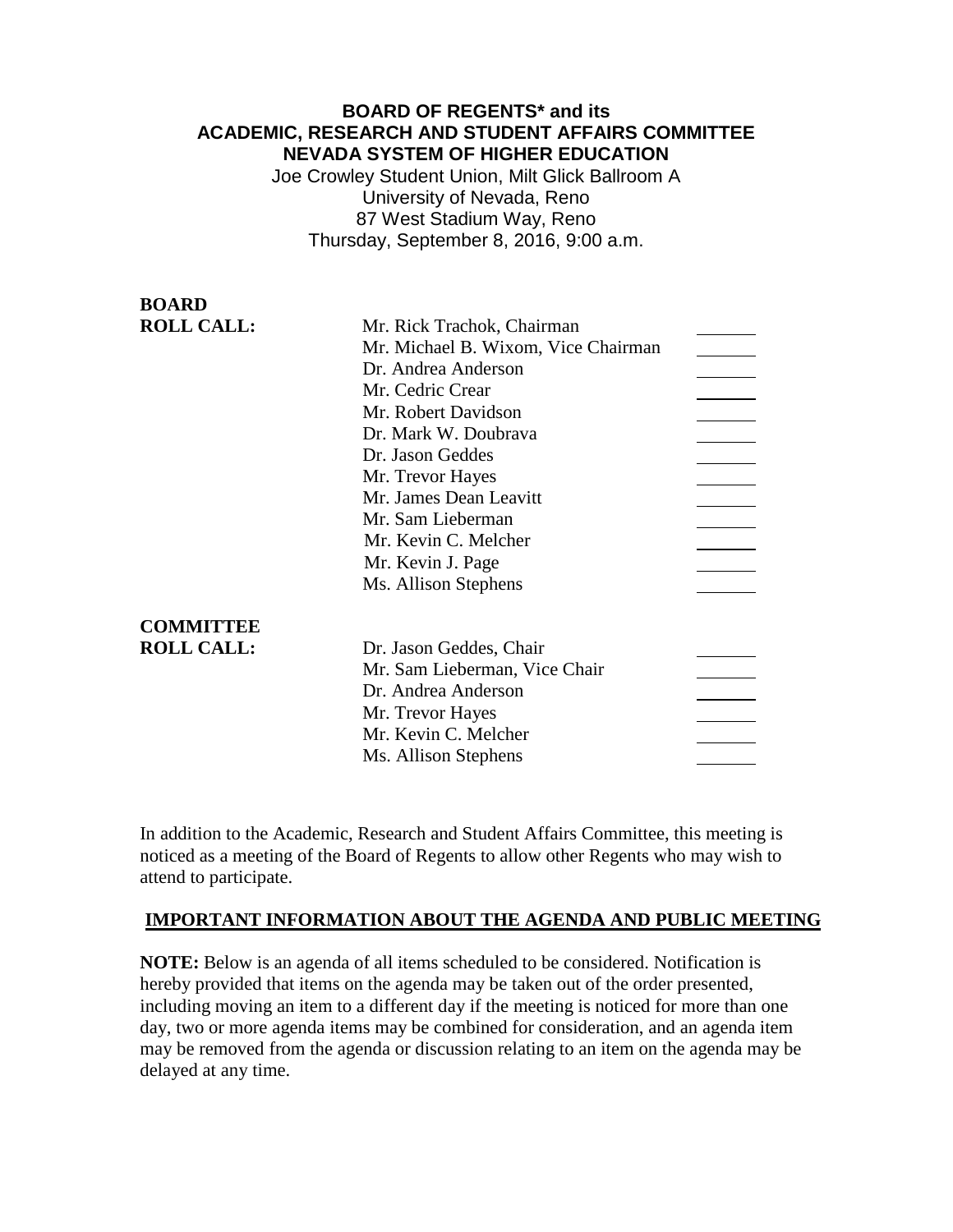In accordance with the Board of Regents' Bylaws, Title I, Article V, Section 20, items voted on may be the subject of a motion to reconsider at this meeting. A motion to reconsider an item may be made at any time before adjournment of this meeting. Similarly, if an item is tabled at any time during the meeting, it may, by proper motion and vote, be taken from the table and thereafter be the subject of consideration and action at any time before adjournment of this meeting.

\*The Board of Regents, at its regularly scheduled meetings, meets concurrently with its Committees (the Academic, Research and Student Affairs Committee; the Audit Committee; the Business, Finance and Facilities Committee; the Cultural Diversity and Title IX Compliance Committee; the Investment Committee; and the Health Sciences System Committee). The Board's Committee meetings take place in accordance with the agendas published for those Committees. Regents who are not members of the Committees may attend the Committee meetings and participate in the discussion of Committee agenda items. However, action items will only be voted on by the members of each Committee, unless a Regent is temporarily made a member of that Committee under Board of Regents' Bylaws, Title 1, Article VI, Section 6. The full Board of Regents will consider Committee action items in accordance with the Board of Regents' agenda published for the current or for a subsequent meeting.

In accordance with the Board of Regents' Bylaws, Title 1, Art. V, Section 13, a quorum may be gained by telephonic hookup.

Some agenda items are noted as having accompanying reference material. Reference material may be accessed on the electronic version of the agenda by clicking the reference link associated with a particular item. The agenda and associated reference material may also be accessed on the Internet by visiting the Board of Regents' website at:

## [http://system.nevada.edu/Nshe/index.cfm/administration/board-of-regents/meeting](http://system.nevada.edu/Nshe/index.cfm/administration/board-of-regents/meeting-agendas/)[agendas/](http://system.nevada.edu/Nshe/index.cfm/administration/board-of-regents/meeting-agendas/)

Many public libraries have publicly accessible computer terminals. Copies of the reference material and any additional support materials that are submitted to the Board of Regents' Office and then distributed to the members of the Board of Regents after the mailing of this agenda but before the meeting, will be made available as follows: 1. Copies of any such materials are available at the Board of Regents' Office at 2601 Enterprise Road, Reno, Nevada, and the Board of Regents' Office at 4300 S. Maryland Parkway, Las Vegas, Nevada. A copy may be requested by calling Keri Nikolajewski at (702) 889-8426; 2. Copies of any such materials will also be available at the meeting site.

Reasonable efforts will be made to assist and accommodate physically disabled persons attending the meeting. Please call the Board office at (775) 784-4958 in advance so that arrangements may be made.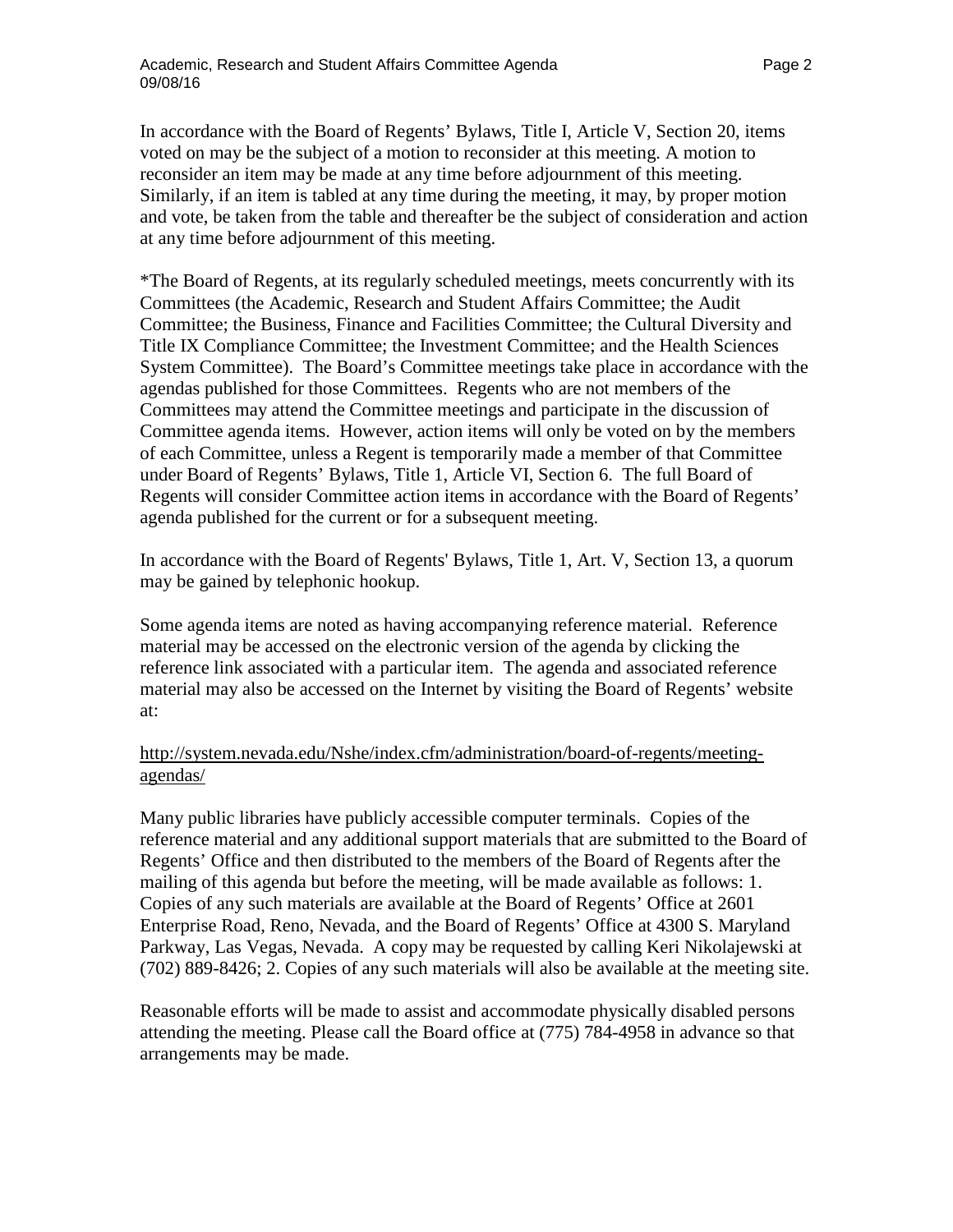## 1. PUBLIC COMMENT **INFORMATION** ONLY

Public comment will be taken during this agenda item. No action may be taken on a matter raised under this item until the matter is included on an agenda as an item on which action may be taken. Comments will be limited to three minutes per person. Persons making comment will be asked to begin by stating their name for the record and to spell their last name. The Committee Chair may elect to allow additional public comment on a specific agenda item when that agenda item is being considered.

In accordance with Attorney General Opinion No. 00-047, as restated in the Attorney General's Open Meeting Law Manual, the Chair may prohibit comment if the content of that comment is a topic that is not relevant to, or within the authority of, the Board of Regents, or if the content is willfully disruptive of the meeting by being irrelevant, repetitious, slanderous, offensive, inflammatory, irrational or amounting to personal attacks or interfering with the rights of other speakers.

## **2. CONSENT ITEMS FOR POSSIBLE ACTION**

Consent items will be considered together and acted on in one motion unless an item is removed to be considered separately by the Committee.

## **2a. MINUTES FOR POSSIBLE ACTION**

Request is made for approval of the minutes from the June 9, 2016, meeting. *[\(Ref. ARSA-2a\)](http://system.nevada.edu/tasks/sites/Nshe/assets/File/BoardOfRegents/Agendas/2016/sept-mtgs/arsa-refs/ARSA-2a.pdf)*

## **2b. UNLV – PROGRAM FOR POSSIBLE ACTION ELIMINATION, BS/BA ENVIRONMENTAL STUDIES**

UNLV requests approval to eliminate its Bachelor of Science and Bachelor of Arts in Environmental Studies. Relevant courses for these two programs are being subsumed into the existing Bachelor of Science in Public Administration, and the curriculum for that degree is being updated. Students currently enrolled in the program will be allowed to complete their degrees. *[\(Ref. ARSA-2b\)](http://system.nevada.edu/tasks/sites/Nshe/assets/File/BoardOfRegents/Agendas/2016/sept-mtgs/arsa-refs/ARSA-2b.pdf)*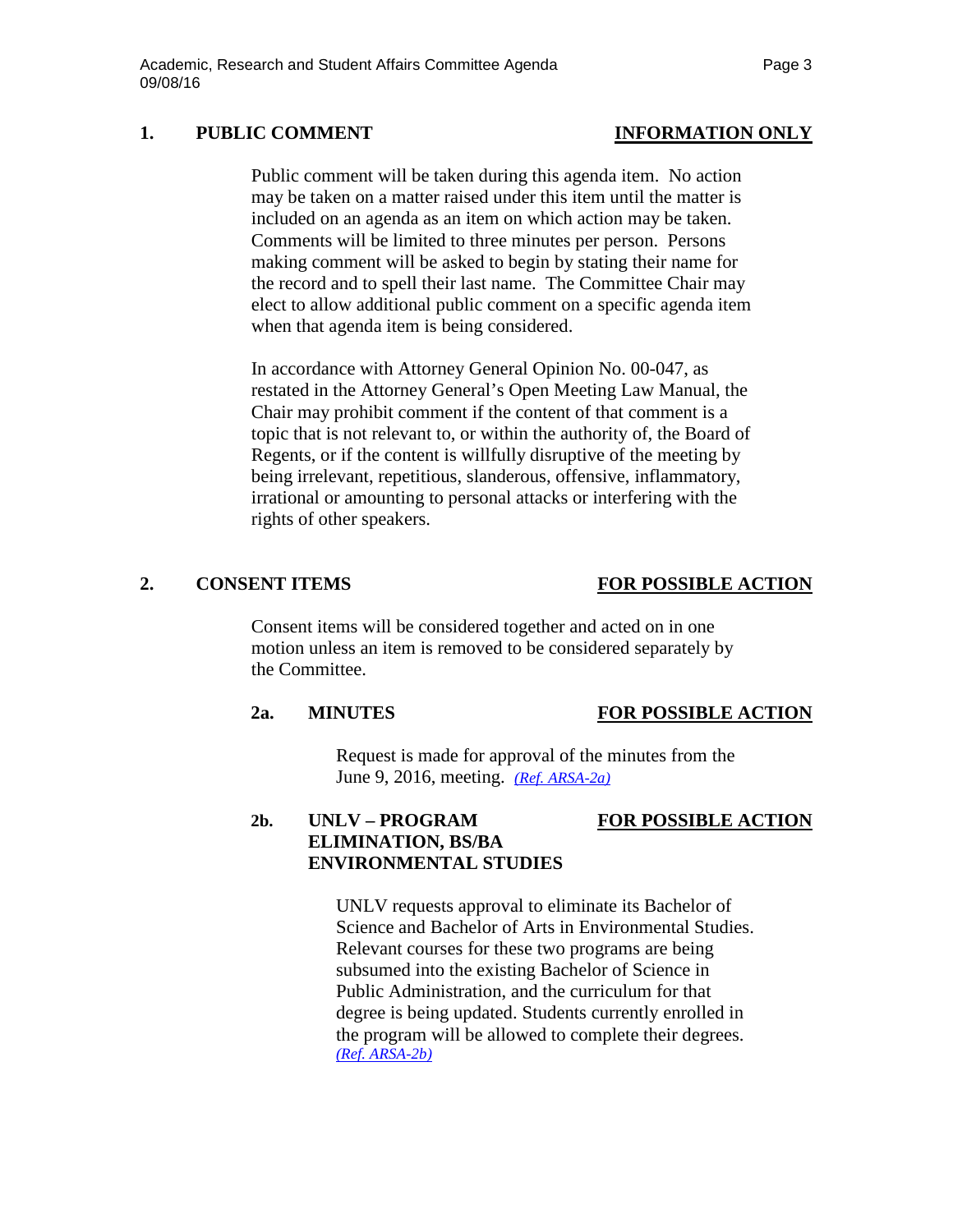# **2c. UNLV - PROGRAM FOR POSSIBLE ACTION DEACTIVATION, Ph.D. WORKFORCE DEVELOPMENT AND ORGANIZATIONAL LEADERSHIP**

UNLV requests approval to deactivate its Ph.D. in Workforce Development and Organizational Leadership. With the evolution in the field of organizational leadership, the existing degree and community needs are not aligned. Students currently enrolled in the program will be allowed to complete their degrees. *[\(Ref. ARSA-2c\)](http://system.nevada.edu/tasks/sites/Nshe/assets/File/BoardOfRegents/Agendas/2016/sept-mtgs/arsa-refs/ARSA-2c.pdf)*

# **2d. UNLV – ORGANIZATIONAL FOR POSSIBLE ACTION UNIT ELIMINATION, CENTER FOR EDUCATION POLICY STUDIES**

UNLV requests approval to eliminate its Center for Education Policy Studies that is no longer funded and has not been operational since the retirement of its director. *[\(Ref. ARSA-2d\)](http://system.nevada.edu/tasks/sites/Nshe/assets/File/BoardOfRegents/Agendas/2016/sept-mtgs/arsa-refs/ARSA-2d.pdf)*

# **2e. UNLV– NEW FOR POSSIBLE ACTION ORGANIZATIONAL UNIT, CENTER FOR MIGRATION, DEMOGRAPHY AND POPULATION STUDIES**

UNLV requests approval of a new Center for Migration, Demography and Population Studies (CMDP). Currently, there is no research devoted to the study of migration, demography and population changes at any of the universities or institutions of higher education in the Mountain West. With its population growth and demographic diversity due to migration, southern Nevada is an ideal location for the CMDP. *[\(Ref. ARSA-2e\)](http://system.nevada.edu/tasks/sites/Nshe/assets/File/BoardOfRegents/Agendas/2016/sept-mtgs/arsa-refs/ARSA-2e.pdf)*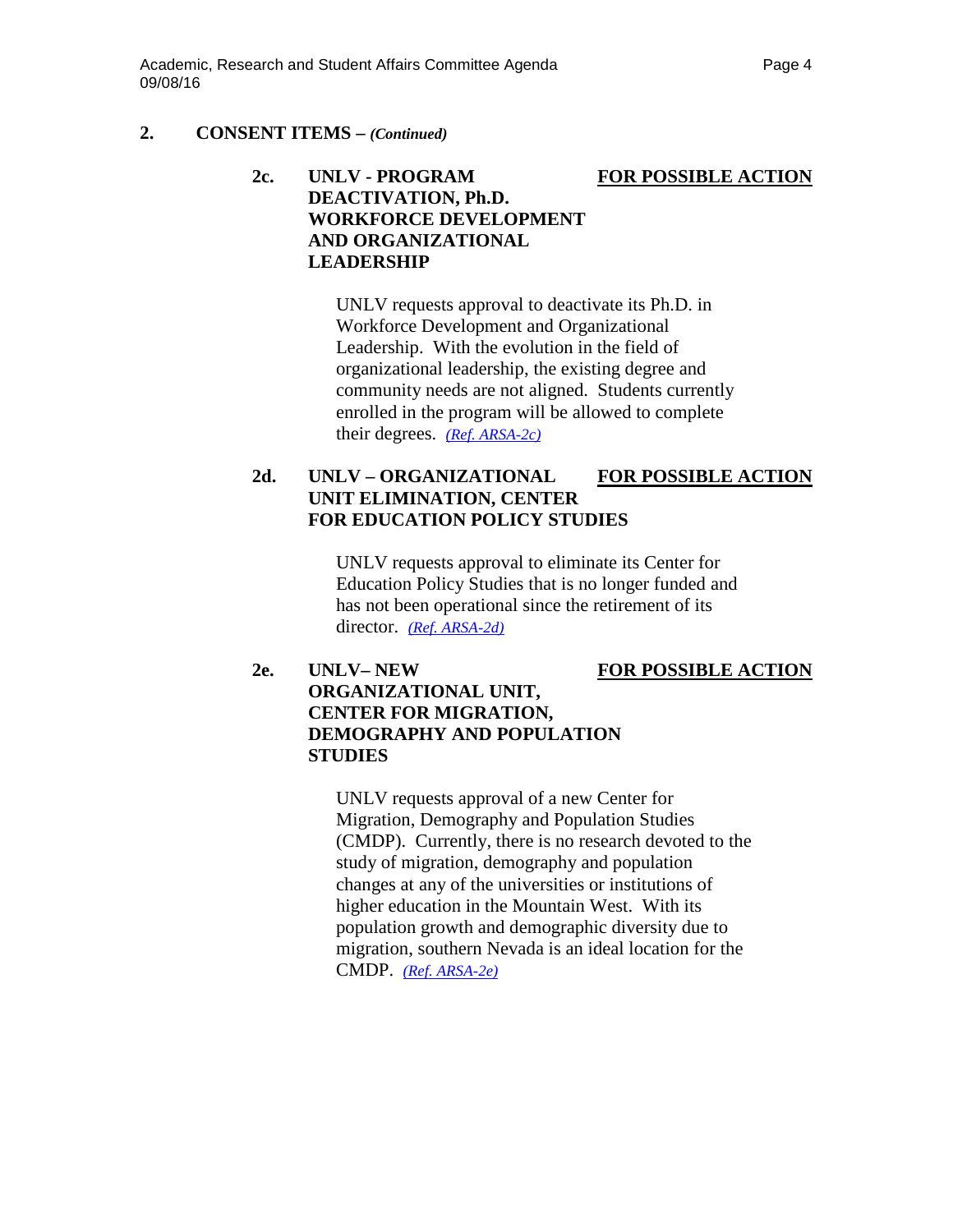# **2f. UNR – PROGRAM FOR POSSIBLE ACTION DEACTIVATION, MS SECONDARY EDUCATION**

UNR requests approval to deactivate its Master of Science in Secondary Education due to low enrollment in the program. New students will be advised to enroll in another master's program in the College of Education. *[\(Ref. ARSA-2f\)](http://system.nevada.edu/tasks/sites/Nshe/assets/File/BoardOfRegents/Agendas/2016/sept-mtgs/arsa-refs/ARSA-2f.pdf)*

# **2g. UNR – ORGANIZATIONAL FOR POSSIBLE ACTION UNIT CHANGE, ORVIS SCHOOL OF NURSING**

UNR requests approval to change its Orvis School of Nursing (OSN) from an academic unit within the Division of Health Sciences to a free-standing academic program. Based on its enrollment growth over the past decade, the success in student and faculty outcomes, and its increased reputation locally and nationally, the Orvis School of Nursing is well-situated for such a transition to a freestanding academic unit with a dean. The OSN is the only nursing program in the NSHE headed by a director instead of a dean. The proposed change is consistent with best practices for schools of nursing at research universities, and a "deanship" would allow for a "seat at the table" at state and national events that are critical when negotiating legal and political concerns within the nursing profession. *[\(Ref. ARSA-2g\)](http://system.nevada.edu/tasks/sites/Nshe/assets/File/BoardOfRegents/Agendas/2016/sept-mtgs/arsa-refs/ARSA-2g.pdf)* 

# **2h. UNR – NEW FOR POSSIBLE ACTION ORGANIZATIONAL UNIT, NEVADA INSTITUTE FOR SUSTAINABILITY**

UNR requests approval for the creation of the Nevada Institute for Sustainability (NIS) that will be involved in research on enhancing and improving the efficiency and safety of existing power plants and the development and commercialization of efficient, less-polluting energy technologies for the future. The NIS will bring together faculty members from various departments at UNR and partner with external members from national laboratories, other institutions, and industry to ensure that the cuttingedge research and education programs are both relevant and globally competitive. *[\(Ref. ARSA-2h\)](http://system.nevada.edu/tasks/sites/Nshe/assets/File/BoardOfRegents/Agendas/2016/sept-mtgs/arsa-refs/ARSA-2h.pdf)*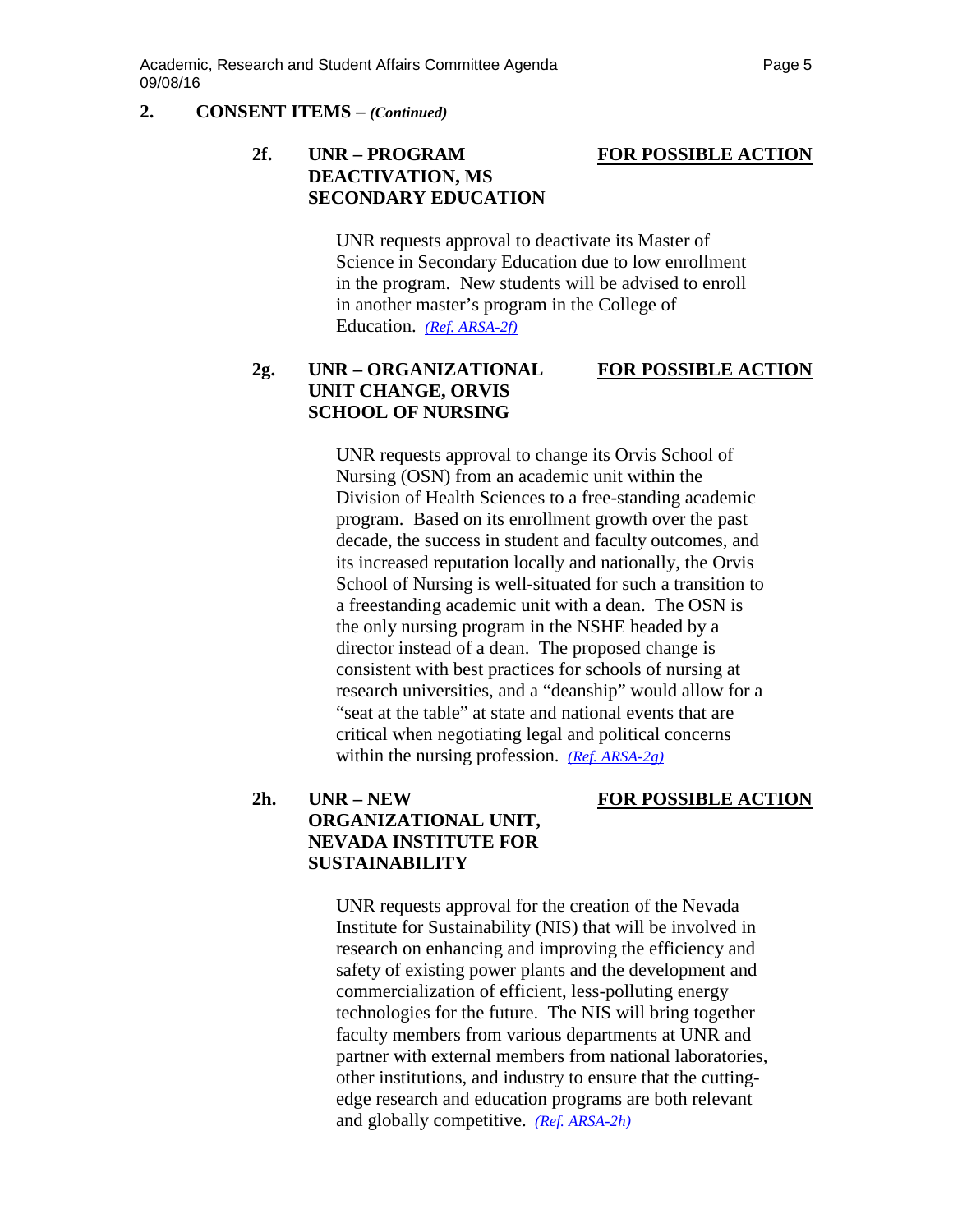## **2i. CSN – ACADEMIC MASTER FOR POSSIBLE ACTION PLAN REVISION**

CSN requests approval of a revision to its Academic Master Plan, previously approved at the December 2014 meeting, to include among its planned programs an Associate of Applied Science in Facility Maintenance and Manufacturing. *(Ref. [ARSA-2i\)](http://system.nevada.edu/tasks/sites/Nshe/assets/File/BoardOfRegents/Agendas/2016/sept-mtgs/arsa-refs/ARSA-2i.pdf)*

## **2j. TMCC – ACADEMIC MASTER FOR POSSIBLE ACTION PLAN REVISION**

TMCC requests approval of a revision to its Academic Master Plan, previously approved at the December 2014 meeting, to include among its planned programs an Associate of Applied Science in Construction and Design. *(Ref. [ARSA-2j\)](http://system.nevada.edu/tasks/sites/Nshe/assets/File/BoardOfRegents/Agendas/2016/sept-mtgs/arsa-refs/ARSA-2j.pdf)*

# **2k.** *HANDBOOK* **REVISION, FOR POSSIBLE ACTION SAT CONCORDANCE SCORES**

Vice Chancellor Crystal Abba requests approval of a revision to Board policy concerning the concordant SAT scores for the SAT tests administered in March 2016 and later. The College Board recently redesigned its SAT Suite of Assessments, which includes the SAT. The proposed revision will include concordant scores for the new SAT where such scores are currently utilized in Board policy, including for placement into gateway English and mathematics courses *(Title 4, Chapter 16, Section 1)*, university admissions *(Title 4, Chapter 16, Section 4)*, and eligibility for the Millennium Scholarship *(Title 4, Chapter 18, Sections 9.2.1, 9.3.1, and 9.4)*. *(Ref. [ARSA-2k\)](http://system.nevada.edu/tasks/sites/Nshe/assets/File/BoardOfRegents/Agendas/2016/sept-mtgs/arsa-refs/ARSA-2k.pdf)*

## **2l.** *HANDBOOK* **REVISION, FOR POSSIBLE ACTION CATALOG SELECTION FOR GRADUATION REQUIREMENTS**

Vice Chancellor Crystal Abba requests approval of a revision to Board policy governing the catalogs under which a student may elect to graduate from a university or the state college. Currently, this policy allows case-by-case exceptions for transfer students. The revision expands the authorization to make exceptions on a case-by-case basis to all students instead of limiting such exceptions to transfer students *(Title 4, Chapter 16, Sections 17 and 37)*. *(Ref. [ARSA-2l\)](http://system.nevada.edu/tasks/sites/Nshe/assets/File/BoardOfRegents/Agendas/2016/sept-mtgs/arsa-refs/ARSA-2l.pdf)*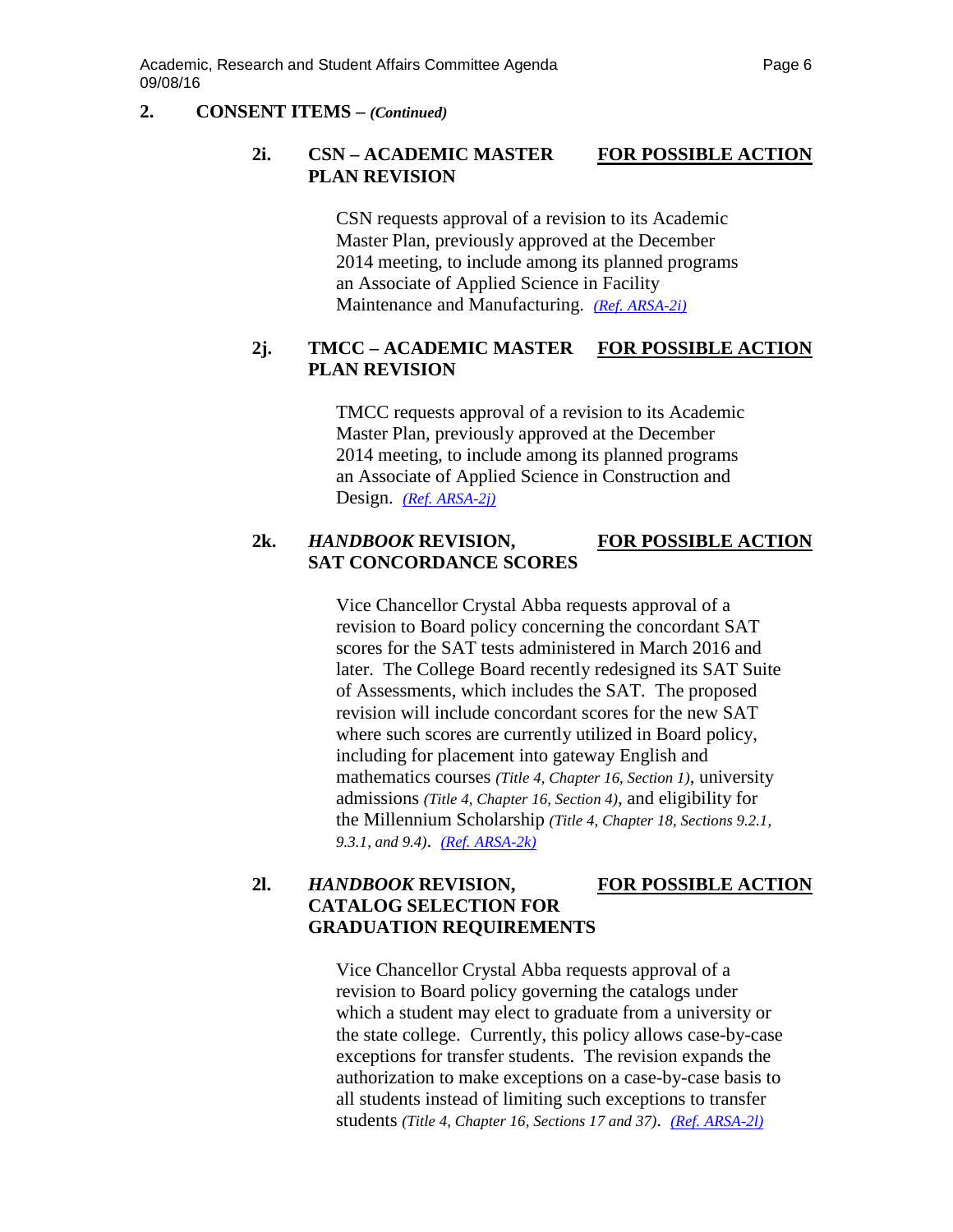# **2m.** *HANDBOOK* **REVISION, FOR POSSIBLE ACTION CONTRACTS FOR INSTRUCTIONAL MATERIALS**

Vice Chancellor Crystal Abba requests approval of a revision to Board policy authorizing the institutions to negotiate and enter into contracts with publishers, bookstores, and/or similar providers and vendors to allow instructional materials to be offered to students at a reduced cost. While the institutions currently may enter into such agreements, such authorization is not explicitly stated in the Board's *Handbook*. Including the language within the Board's policy governing instructional materials *(Title 4, Chapter 14, Section 29)* will make clear that such transactions are permissible and supported by the Board. *(Ref. [ARSA-2m\)](http://system.nevada.edu/tasks/sites/Nshe/assets/File/BoardOfRegents/Agendas/2016/sept-mtgs/arsa-refs/ARSA-2m.pdf)*

*ESTIMATED TIME: 5 minutes*

# **3. UNR – PROGRAM PROPOSAL, FOR POSSIBLE ACTION Ph.D. MATHEMATICS**

UNR requests approval of a Doctor of Philosophy in Mathematics to offer an advanced degree in a STEM discipline for students interested in pursuing careers in banking, insurance, engineering, computing, research and development, finance, and data analysis. Employment for mathematicians, especially those with advanced degrees is expected to increase by 23 percent by 2022, and this program will help train Nevada students to take advantage of these career opportunities in Nevada and around the country. *[\(Ref. ARSA-3\)](http://system.nevada.edu/tasks/sites/Nshe/assets/File/BoardOfRegents/Agendas/2016/sept-mtgs/arsa-refs/ARSA-3.pdf)* 

*ESTIMATED TIME: 5 minutes*

# **4. UNR – PROGRAM PROPOSAL, FOR POSSIBLE ACTION Ph.D. STATISTICS AND DATA SCIENCE**

UNR requests approval of a Doctor of Philosophy in Statistics and Data Science. The program will emphasize interdisciplinary collaborative research, which is intrinsic to Statistics and Data Science, and will build research and computational skills to position students to be competitive in pursuing careers in academia, pharmaceutical companies and research institutions. *[\(Ref. ARSA-4\)](http://system.nevada.edu/tasks/sites/Nshe/assets/File/BoardOfRegents/Agendas/2016/sept-mtgs/arsa-refs/ARSA-4.pdf)*

*ESTIMATED TIME: 5 minutes*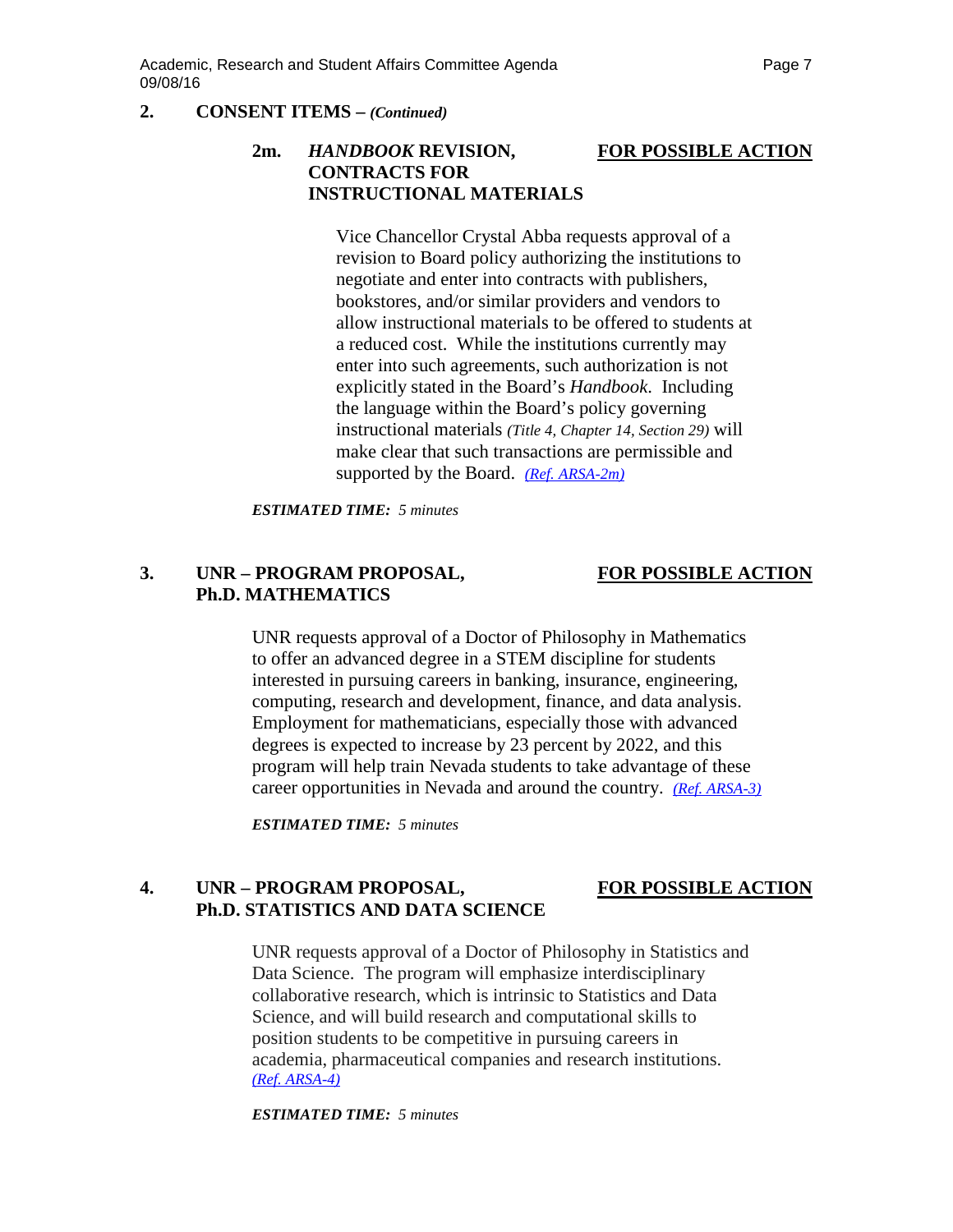## **5. UNR – PROGRAM PROPOSAL, FOR POSSIBLE ACTION BA DANCE**

UNR requests approval of a Bachelor of Arts in Dance that will allow students to engage in the rigorous physical practice of dance training, while simultaneously developing a deep understanding of the historical, cultural and performative lineage that underpins the field of dance. Students pursuing this major will gain skills necessary to enter the field as dance practitioners, educators, administrators and/or scholars. *[\(Ref. ARSA-5\)](http://system.nevada.edu/tasks/sites/Nshe/assets/File/BoardOfRegents/Agendas/2016/sept-mtgs/arsa-refs/ARSA-5.pdf)*

*ESTIMATED TIME: 5 minutes*

## **6. UNR – ORGANIZATIONAL UNIT CHANGE, FOR POSSIBLE ACTION COLLEGE OF AGRICULTURE, BIOTECHNOLOGY AND NATURAL RESOURCES**

UNR requests approval of the consolidation of the College of Agriculture, Biotechnology and Natural Resources (CABNR), the Nevada Agricultural Experiment Station (NAES), and the University of Nevada Cooperative Extension (UNCE) into one administrative structure reporting to the Dean of CABNR. Currently, CABNR and NAES report to a single dean and director, while the UNCE is a separate entity with its own dean and director. This consolidation responds to a 2012 directive from the National Institute of Food and Agriculture (NIFA) indicating that land-grant universities are expected by the federal government to have Agricultural Experiment Stations (AES) and Cooperative Extension (CE) programs that are very closely aligned and "integrated." The NIFA directive for "integrated" CE and AES programs is based on its desire to encourage institutions to align their programs more accurately with their research and extension activities, and to demonstrate effective partnership and leveraging in the use of federal grant dollars. While the directive does not require the consolidation of these units, the administrative consolidation of NAES, UNCE, and CABNR is expected to greatly improve their ability to work together. *[\(Ref. ARSA-6\)](http://system.nevada.edu/tasks/sites/Nshe/assets/File/BoardOfRegents/Agendas/2016/sept-mtgs/arsa-refs/ARSA-6.pdf)*

*ESTIMATED TIME: 15 minutes*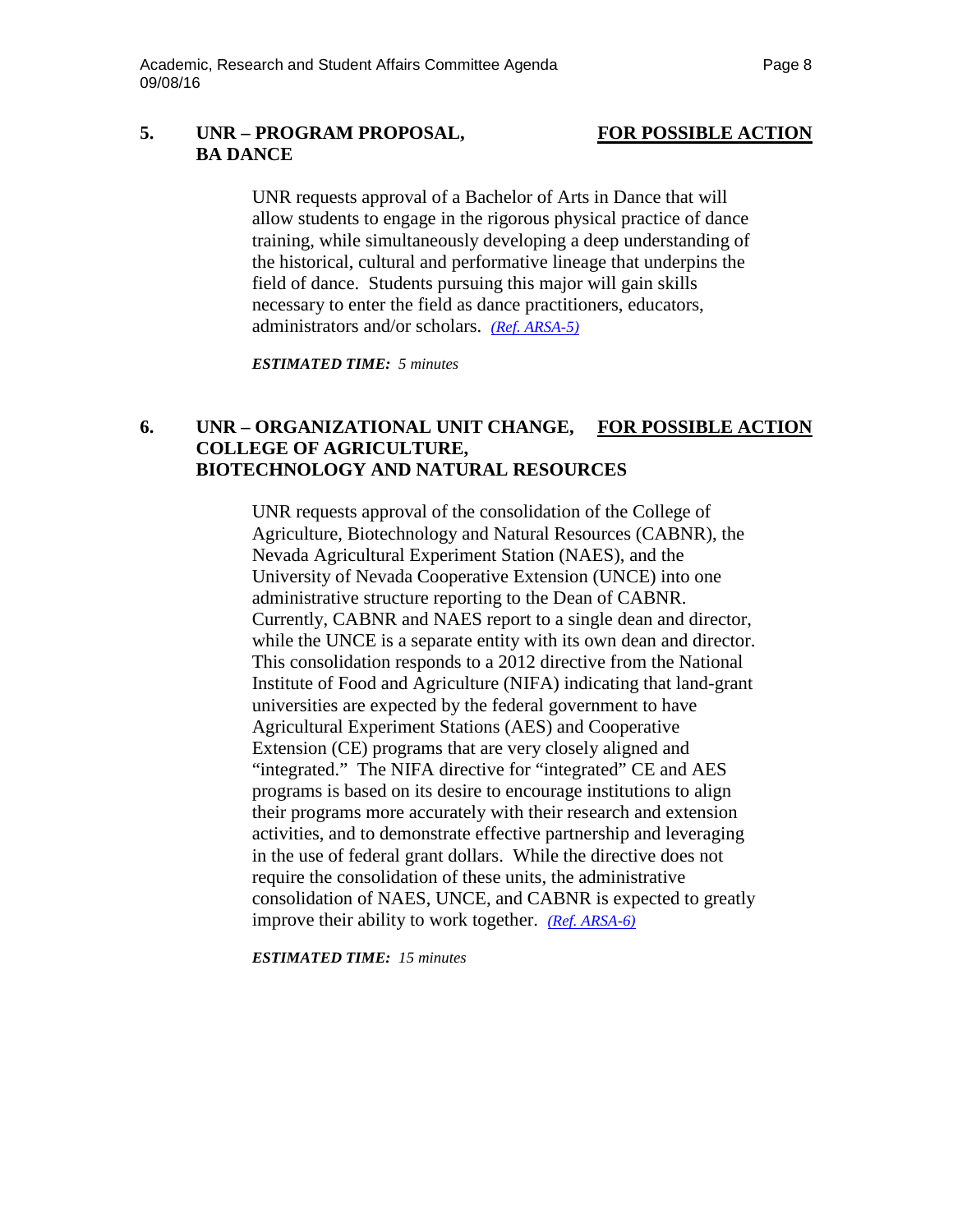## **7. CSN – PROGRAM PROPOSAL, FOR POSSIBLE ACTION AAS FACILITY MAINTENANCE AND MANUFACTURING**

CSN requests approval of an Associate of Applied Science in Facility Maintenance and Manufacturing that will assist students pursuing employment in this industry in southern Nevada as provided for under the Workforce Innovations for a New Nevada (WINN) Act. The manufacturing sector in southern Nevada is currently experiencing tremendous growth, and this program will respond to the need for a skilled workforce in facility maintenance and manufacturing to fulfill the high demands of employers. *(Ref. [ARSA-7\)](http://system.nevada.edu/tasks/sites/Nshe/assets/File/BoardOfRegents/Agendas/2016/sept-mtgs/arsa-refs/ARSA-7.pdf)*

*ESTIMATED TIME: 5 minutes*

# **8. TMCC – PROGRAM PROPOSAL, FOR POSSIBLE ACTION AAS CONSTRUCTION AND DESIGN**

TMCC requests approval of an Associate of Applied Science in Construction and Design. Responding to recommendations from the Nevada State Board of Architects, the Nevada State Board of Landscape Architects and the 2014-15 TMCC Architectural Program Unit Review, this program will prepare students for entry level and professional positions in construction and design and offer advanced studies in this field. *(Ref. [ARSA-8\)](http://system.nevada.edu/tasks/sites/Nshe/assets/File/BoardOfRegents/Agendas/2016/sept-mtgs/arsa-refs/ARSA-8.pdf)*

*ESTIMATED TIME: 5 minutes*

# **9. 2014-15** *NSHE FINANCIAL AID REPORT* **INFORMATION ONLY AND SILVER STATE OPPORTUNITY GRANT PROGRAM**

Vice Chancellor Crystal Abba and Director of Student Affairs Renee Davis will present highlights from the 2014-15 *NSHE Financial Aid Report* including information on financial aid programs and awards distributed across the System. The report will also include an update on the Silver State Opportunity Grant Program created by the 2015 Nevada Legislature. *(Refs. [ARSA-9a](http://system.nevada.edu/tasks/sites/Nshe/assets/File/BoardOfRegents/Agendas/2016/sept-mtgs/arsa-refs/ARSA-9a.pdf) and [ARSA-9b\)](http://system.nevada.edu/tasks/sites/Nshe/assets/File/BoardOfRegents/Agendas/2016/sept-mtgs/arsa-refs/ARSA-9b.pdf)*

*ESTIMATED TIME: 15 minutes*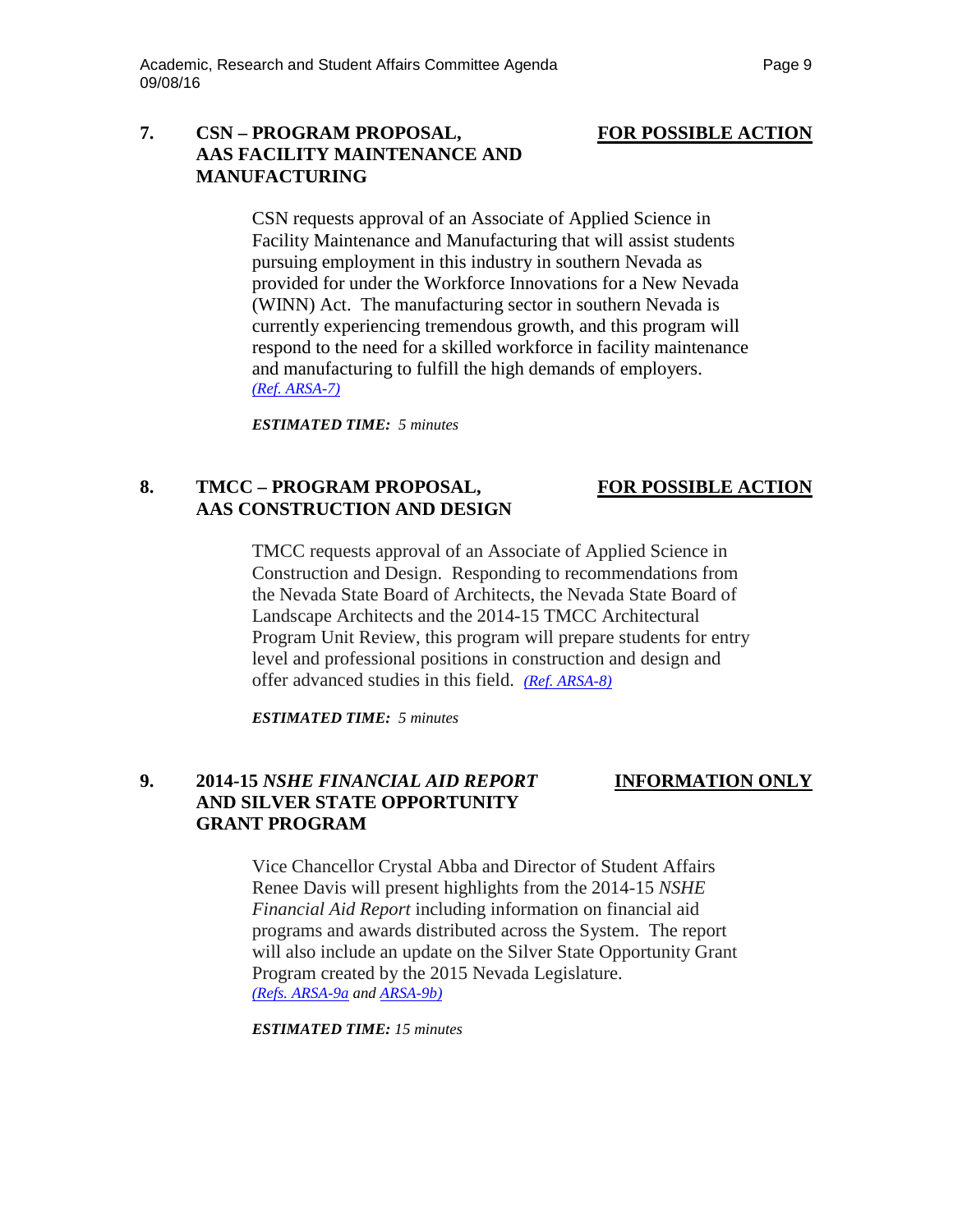### **10.** *HANDBOOK* **REVISION, DUAL AND FOR POSSIBLE ACTION EARLY ENROLLMENT FOR HIGH SCHOOL STUDENTS**

Vice Chancellor Crystal Abba requests approval of a revision to Board policy concerning early and dual enrollment of high school students *(Title 4, Chapter 16, Sections 2, 8, and 28, and Title 4, Chapter 17, Section 12)*. Specifically, the proposed revision asserts the NSHE's commitment to working with the secondary education community to help prepare students for post-secondary education and the workforce, including providing opportunities for earning collegelevel credit while in high school. The revisions broaden existing authority so that institutions may offer programs and courses, including distance education courses, to high school students at a reduced registration fee that still covers the costs of the course or program. The revisions also define various terms, including high school student, dual enrollment and early enrollment. In addition, a report on the dual enrollment programs currently offered by NSHE institutions will be presented. *[\(Ref. ARSA-10\)](http://system.nevada.edu/tasks/sites/Nshe/assets/File/BoardOfRegents/Agendas/2016/sept-mtgs/arsa-refs/ARSA-10.pdf)*

*ESTIMATED TIME: 5 minutes*

## **11.** *HANDBOOK* **REVISION, UNMANNED FOR POSSIBLE ACTION AIRCRAFT SYSTEMS**

Vice Chancellor for Legal Affairs Brooke Nielsen requests approval of revisions to Board policy governing unmanned aircraft systems (UAS) *(Title 4, Chapter 1, new Section 34)*. Specifically, the proposed policy requires compliance with federal and state laws, and any other locally applicable laws or regulations regarding UAS. Board policy and procedures subsequently adopted by the institutions would further define the requirements for the use and operation of UAS on campuses by faculty, staff and students, including registration/approval of UAS vehicles on campus; restrictions on UAS flights over sporting and other outdoor events; use for research; and third-party requests for flights over campus, as well as flexibility to address other operations of UAS as necessary. In addition, the proposed provisions include sanctions for violations of Board policy and specify that fines or damages incurred by individuals, institutional departments or units that do not comply with the policy will not be paid by the NSHE and will be the responsibility of those persons involved. *[\(Ref. ARSA-11\)](http://system.nevada.edu/tasks/sites/Nshe/assets/File/BoardOfRegents/Agendas/2016/sept-mtgs/arsa-refs/ARSA-11.pdf)*

*ESTIMATED TIME: 5 minutes*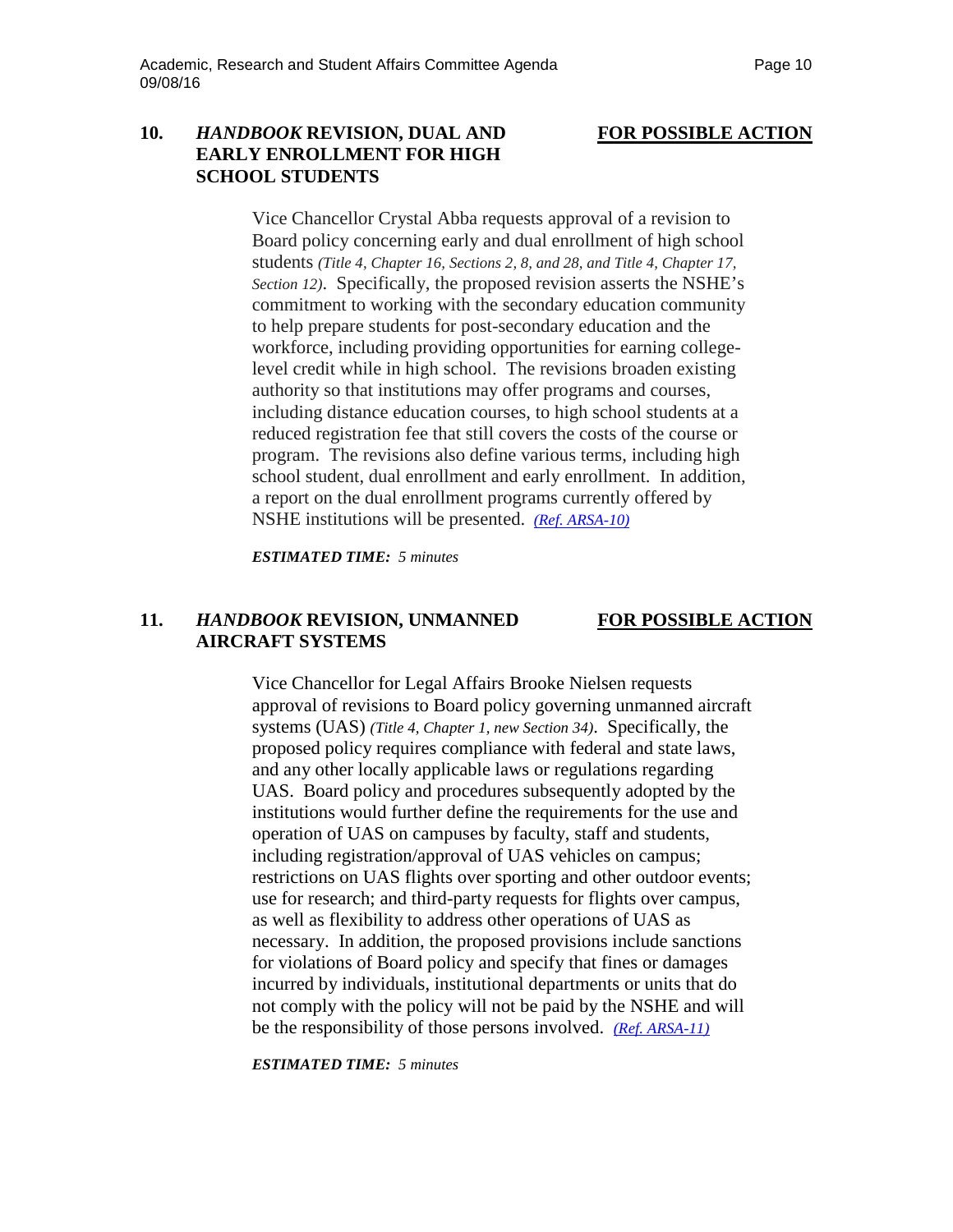## **12.** *HANDBOOK* **REVISION, NSHE INTERNAL FOR POSSIBLE ACTION TRANSCRIPT EXCHANGES**

Vice Chancellor Crystal Abba requests approval of a revision to Board policy eliminating the fees associated with electronic transcript exchanges between NSHE institutions *(Title 4, Chapter 17, Section 21 and new Section 22)*. The proposed revisions prohibit institutions from charging students a fee for electronic transfers of transcript data between NSHE institutions and further authorize institutions to establish protocols for the exchange of electronic transcript data for the purpose of facilitating transfer admission, reverse transfer, supplemental enrollment evaluation, graduation and similar activities, provided student consent is obtained in compliance with the federal Family Educational Rights and Privacy Act (FERPA) and *Nevada Revised Statutes* 396.535. *[\(Ref. ARSA-12\)](http://system.nevada.edu/tasks/sites/Nshe/assets/File/BoardOfRegents/Agendas/2016/sept-mtgs/arsa-refs/ARSA-12.pdf)*

*ESTIMATED TIME: 10 minutes*

# **13.** *HANDBOOK* **AND** *PROCEDURES AND* **FOR POSSIBLE ACTION** *GUIDELINES MANUAL* **REVISIONS, REGISTERED OFFENDERS**

Vice Chancellor Brooke Nielsen requests approval of a policy concerning registered offenders *(Title 4, Chapter 1, new Section 34)*. Specifically, the policy establishes the NSHE's commitment to promoting a safe and secure environment at all of its institutions and requires institutions to comply with federal and state law and policies set forth by the Board of Regents governing registered offenders, who are defined to include any individual required to register as a sex offender or an offender convicted of a crime against a child. Based on the nature of the offense and risk level of the registered offender, the policy authorizes institutions to deny admission, revoke admission, limit enrollment and/or restrict the activities of a student, employee or other individuals on the campus who are registered offenders. The policy also requires each president to develop procedures governing these activities and requires registered offenders to self-identify to the institution. Related policy revisions are included under Title 4, Chapter 1, Section 12, to require presidents to designate institutional representatives to coordinate with law enforcement agencies. Finally, the revisions delete related provisions under Chapter 4, Section 12 of the *Procedures and Guidelines Manual*, which are now outdated. *[\(Ref. ARSA-13\)](http://system.nevada.edu/tasks/sites/Nshe/assets/File/BoardOfRegents/Agendas/2016/sept-mtgs/arsa-refs/ARSA-13.pdf)*

*ESTIMATED TIME: 5 minutes*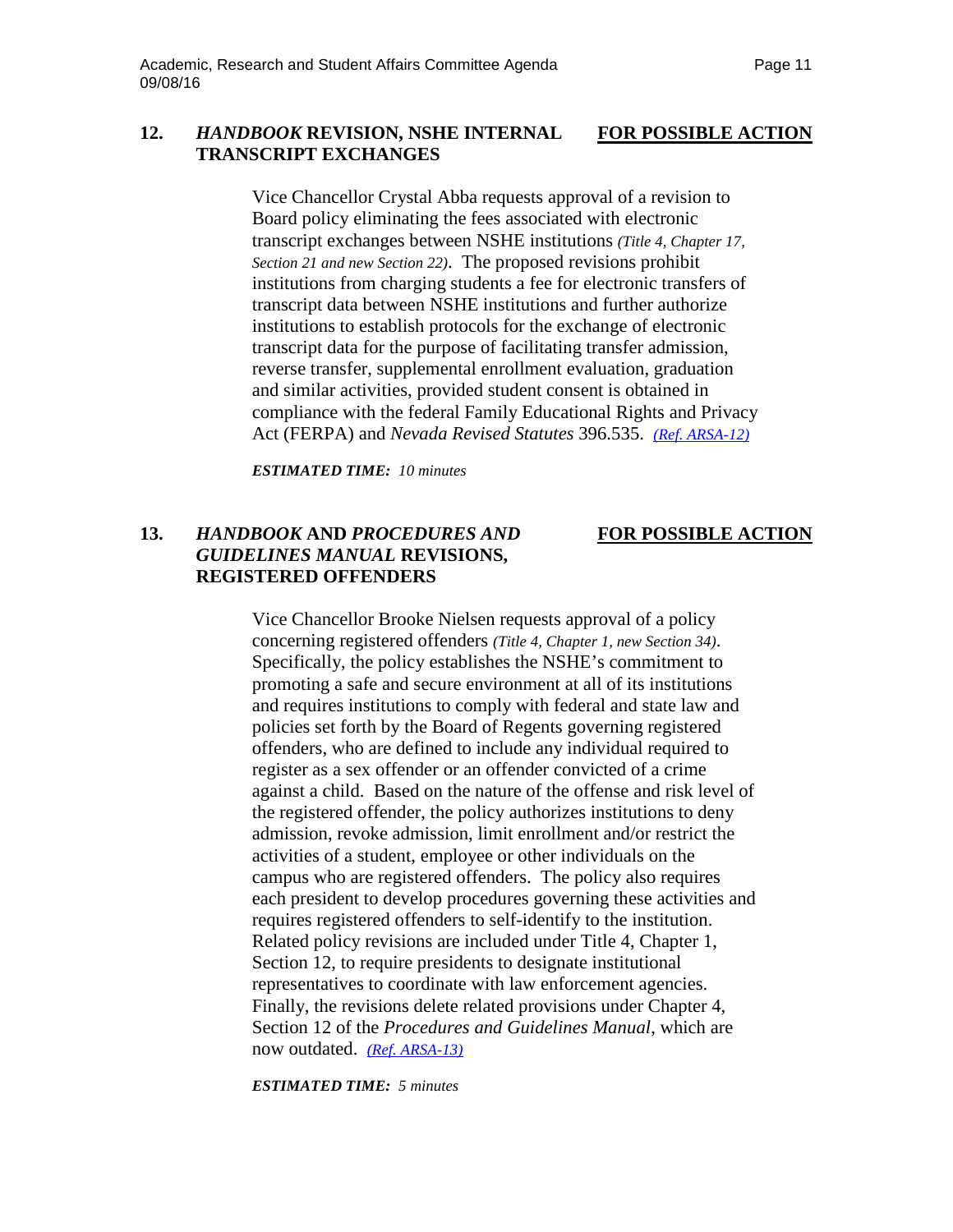# **14.** *HANDBOOK* **AND** *PROCEDURES AND* **FOR POSSIBLE ACTION** *GUIDELINES MANUAL* **REVISIONS, ELIMINATION OF GEOGRAPHIC SERVICE AREAS**

Vice Chancellor Crystal Abba requests approval of a revision to Board policy eliminating the geographic service areas defined under the Board's policy governing distance education and references to service areas in other areas of Board policy, along with making related technical changes *(Title 4, Chapter 14, Sections 2, 3, 4 and 13; Title 4, Chapter 16, Sections 13, 22 and 33; and Title 4, Chapter 17, Section 17 of the Handbook, and Chapter 2, Section 2 and Chapter 17, Sections 1 and 2 of the Procedures and Guidelines Manual)*. This proposal is brought forward at the request of the Committee during its June 9, 2016, meeting. *[\(Ref. ARSA-14\)](http://system.nevada.edu/tasks/sites/Nshe/assets/File/BoardOfRegents/Agendas/2016/sept-mtgs/arsa-refs/ARSA-14.pdf)*

*ESTIMATED TIME: 5 minutes*

## **15. NSHE SPONSORED FUNDING REPORT INFORMATION ONLY**

Lori Brazfield, Director of the NSHE Sponsored Programs Office, will present highlights from the 2014-15 *NSHE Sponsored Funding Annual Report*. The report will include information on sponsored program awards and expenditures for all NSHE institutions. *(Refs. [ARSA-15a](http://system.nevada.edu/tasks/sites/Nshe/assets/File/BoardOfRegents/Agendas/2016/sept-mtgs/arsa-refs/ARSA-15a.pdf) an[d ARSA-15b\)](http://system.nevada.edu/tasks/sites/Nshe/assets/File/BoardOfRegents/Agendas/2016/sept-mtgs/arsa-refs/ARSA-15b.pdf)*

*ESTIMATED TIME: 15 minutes*

## **16. NEW BUSINESS INFORMATION ONLY**

Items for consideration at future meetings may be suggested. Any discussion of an item under "New Business" is limited to description and clarification of the subject matter of the item, which may include the reasons for the request.

*ESTIMATED TIME: 5 mins.*